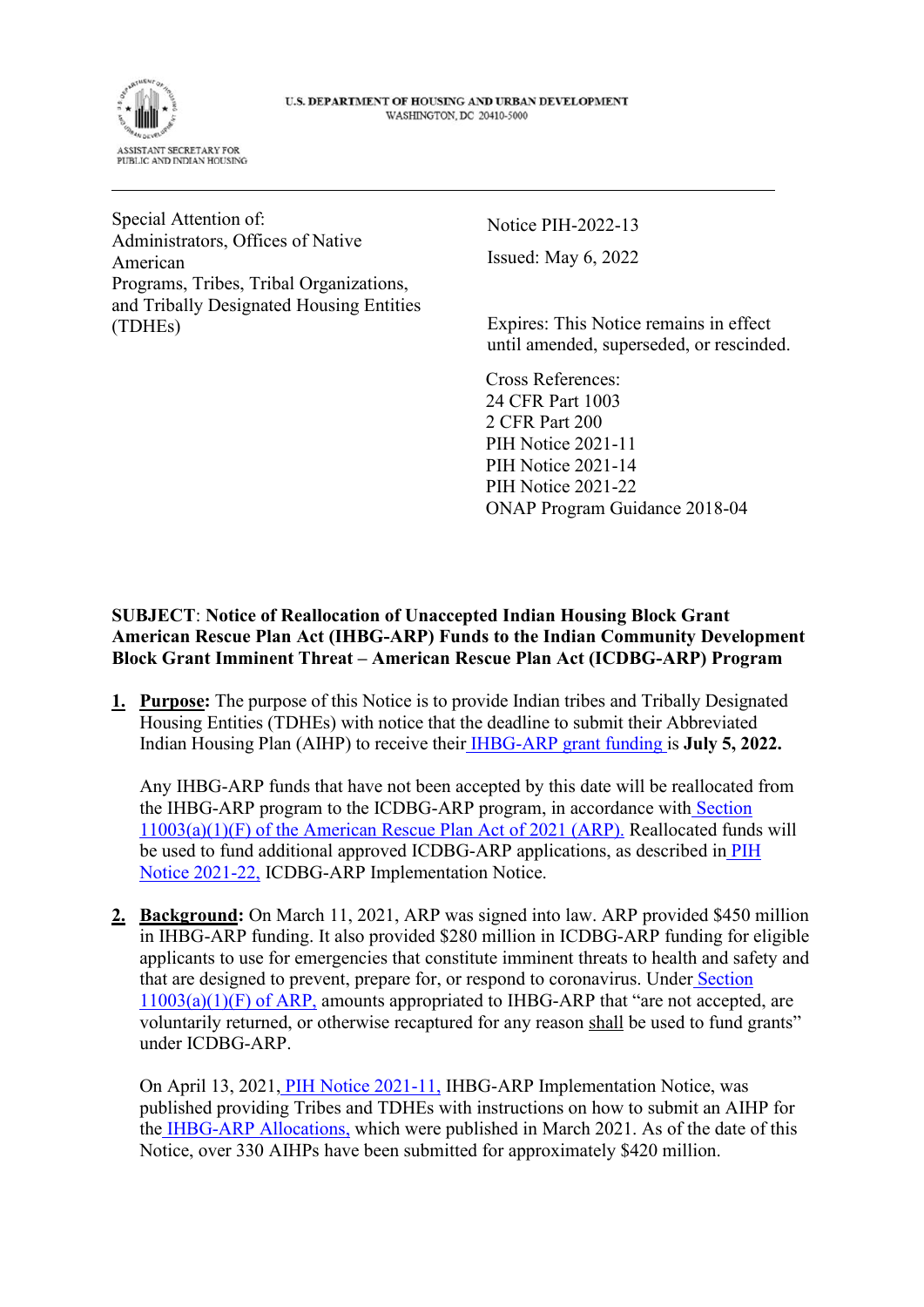On July 20, 2021[, PIH Notice 2021-22,](https://www.hud.gov/sites/dfiles/PIH/documents/PIH2021-22.pdf) ICDBG-ARP Implementation Notice, was published providing Indian tribes, THDEs, and Tribal organizations with instructions on how to apply for ICDBG-ARP grants. The response to the ICDBG-ARP program has been strong. To date, over 270 applications have been received, requesting over \$325 million. This requested amount exceeds the funding appropriated by the Congress for the ICDBG-ARP program by over \$45 million.

As of the date of this Notice, approximately \$20 million in IHBG-ARP funds have not been accepted, meaning the recipient has not submitted an AIHP for the use of these funds. To fund as many approved ICDBG-ARP applications as possible, HUD will reallocate all IHBG-ARP funds that are not accepted, voluntarily returned, or otherwise recaptured after July 5, 2022, as required by ARP.

In late January 2022, letters were sent to all Tribes and TDHEs that were allocated – and had not accepted – IHBG-ARP funds, to let them know that this IHBG-ARP Reallocation Notice was forthcoming.

On February 18, 2022, ONAP issued a Dear Tribal Leader Letter suspending acceptance of applications for ICDBG-ARP grants on March 1, 2022 and informing all ONAP grantees that this IHBG-ARP Reallocation Notice was forthcoming, and encouraging any grantee with unaccepted funds to submit an AIHP for its allocated IHBG-ARP funds as soon as possible.

## **3. Reallocation of Unaccepted IHBG-ARP Funds:**

Through this Notice, HUD is setting a deadline of July 5, 2022, for Tribes and TDHEs to accept IHBG-ARP funds by submitting an AIHP. Any IHBG-ARP funds that are not accepted after July 5, 2022, will be reallocated from the IHBG-ARP program to the ICDBG-ARP program, in accordance with ARP. IHBG-ARP funds can only be accepted by submitting an AIHP.

Once the deadline passes, any IHBG-ARP funds remaining that have not been accepted will be reallocated to fund additional approved ICDBG-ARP applications. Additionally, ONAP will not process any AIHPs received after the deadline. Once funds have been reallocated, a Tribe or TDHE may not seek reconsideration, beyond demonstrating that it had in fact submitted to HUD an AIHP by the deadline, since the funding would have been repurposed to be used to fund additional ICDBG-ARP grants pursuant to ARP.

For purposes of determining whether funds have been "accepted," a Tribe or TDHE must have at least submitted to HUD an initial AIHP for HUD's review by the deadline set in this Notice. So long as a Tribe or TDHE has submitted an initial AIHP for HUD's review, HUD will refrain from reallocating the Tribe's or TDHE's IHBG-ARP allocation to the ICDBG-ARP program. HUD will then work with the Tribe or TDHE to review and, if necessary, recommend revisions to the AIHP to ensure that it can be found to be in compliance with program requirements. However, HUD retains the right to set a deadline for when a submitted AIHP has to be found in compliance by HUD. Should a Tribe or TDHE fail to revise and finalize an AIHP so that it is in compliance with program requirements in a timely manner as determined by HUD, HUD reserves the right to reallocate the Tribe's or TDHE's allocated funding to the ICDBG-ARP program at a later date. HUD will provide adequate prior notice before doing so.